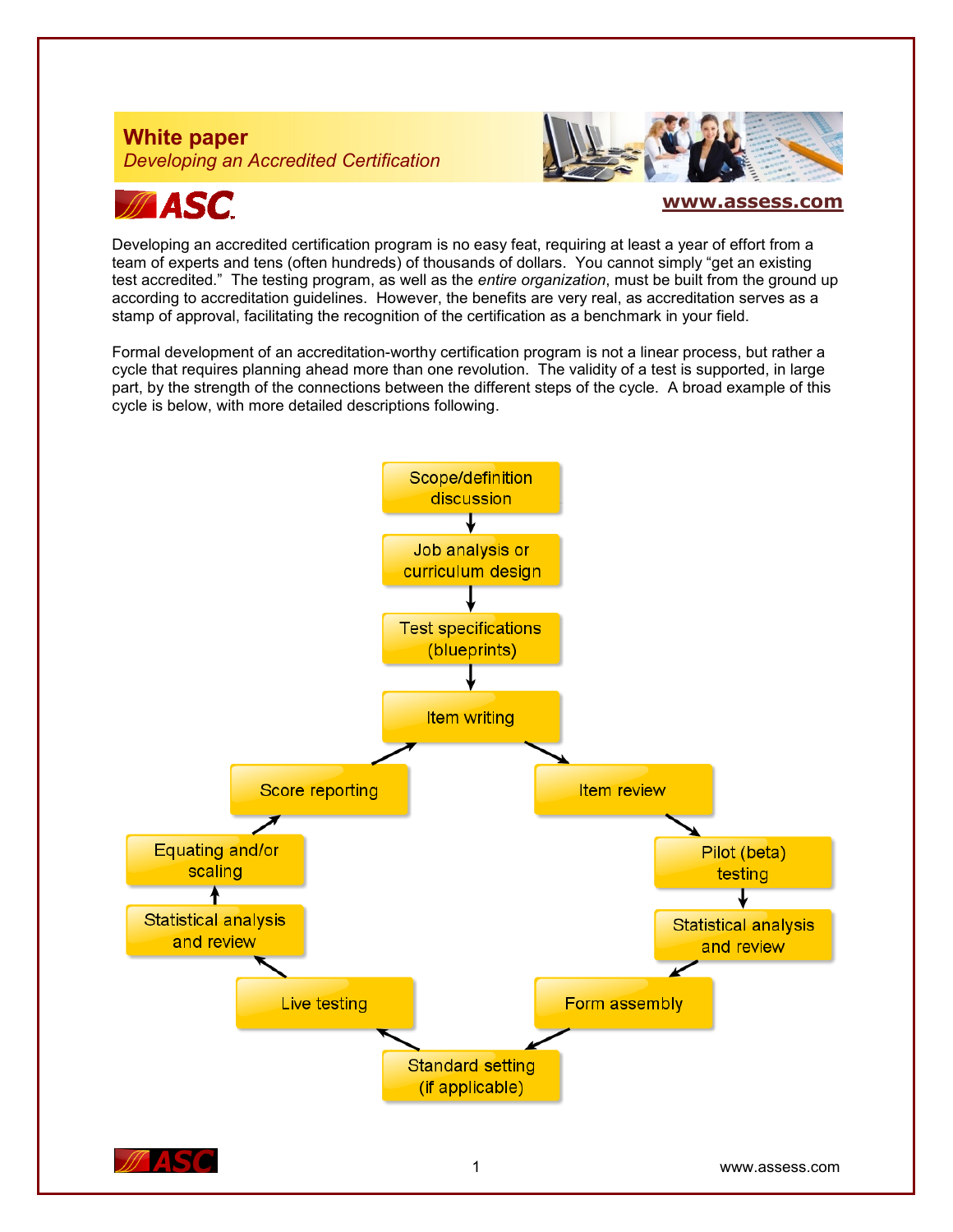#### **More detailed descriptions**

*Test Definition/Scope*: The first step is to define the goal of the test, its role in your profession, and what you want the credential to represent. This lays the foundation for **validity**, which is an accumulation of evidence that says the test scores mean what we want them to mean.

*Job Analysis:* This step typically utilizes a **task inventory survey**. A committee of experts developed a list of professional tasks, and your field is surveyed on which are most important and frequent. This obviously involves substantial time and cost. The end result is data that will justify the content to be covered in the test.

*Test Specifications (Blueprints)*: This step converts the results of the previous step into an outline of the test (e.g., there will be 10 items in Content Domain 1…). It will involve at least several hours of analysis by a psychometrician and discussions with the exam sponsors.

*Item Writing*: The time and cost involved in this step are variable dependent upon several conditions, including the number and item writing skill of the item writers and the sophistication of the content. Obviously, items can be written much more quickly for elementary mathematics than for advanced medical or legal topics. Item writers should be trained in best practices if they do not have previous experience. The actual training is usually several hours, though it is typically combined with the actual item writing in one workshop that can last from one day up to several days. This step is much easier if a **reference list** has been identified beforehand.

*Item Review*: Before expending the effort to pretest items with examinees, the items should be reviewed by additional item writers or experts, both for format and content. Content expertise is more valuable in this step; psychometric expertise is less important.

NOTE: The following steps do not always need to follow the same sequence.

*Beta Testing or Pretesting*: Items should be tried out on a sample of examinees to obtain statistics that allow the items to be examined more closely. For example, it might be discovered that examinees tend to all select the same incorrect answer. Psychometricians are not necessarily involved in the actual administration to pretest examinees, but have an extensive role in the next step.

*Review Pretest Statistics*: The results of the pretest sample should be analyzed by a psychometrician, who will review the results (allow several days) for **difficulty**, **discrimination**, and **reliability**. Items with potential issues will be flagged, and an explanation provided if possible. Items are then jointly reviewed in another workshop by subject matter experts and the psychometrician, and items are tossed or revised if needed. Depending on the number and quality of the items, this can take several days worth of work.

*Standard-Setting*: The cutscore (pass/fail score) for a certification exam cannot be set arbitrarily at a round number like 70%. Instead, it must be **criterion referenced**, and set by consensus of subject matter experts, necessitating another workshop/meeting. Several methods exist, the most common being the "modified Angoff" method.

*Form Assembly*: Green-lighted items are selected to be in the form(s) to be used for live administration. Statistics, content domains, and overlap should all be taken into account. For the first form of a new testing program, this is fairly simple. It is much more complex if there are to be four forms for an established testing program, each with a certain amount of overlap to last year's form, with a specified level of difficulty.

*Live Testing*: Test is administered to actual examinees, either in a time window or continuously.

*Equating and Scaling*: If it is necessary to ensure that this year's scores are comparable to last years, a statistical adjustment process called equating must be completed. The general idea is that if this year's exam scores are lower but we know the examinees are just as able, scores should probably be adjusted upward because this year's test was more difficult. In certain cases, this can be done before the test is released, called "pre-equating." This step involves a technical analysis by a psychometrician.